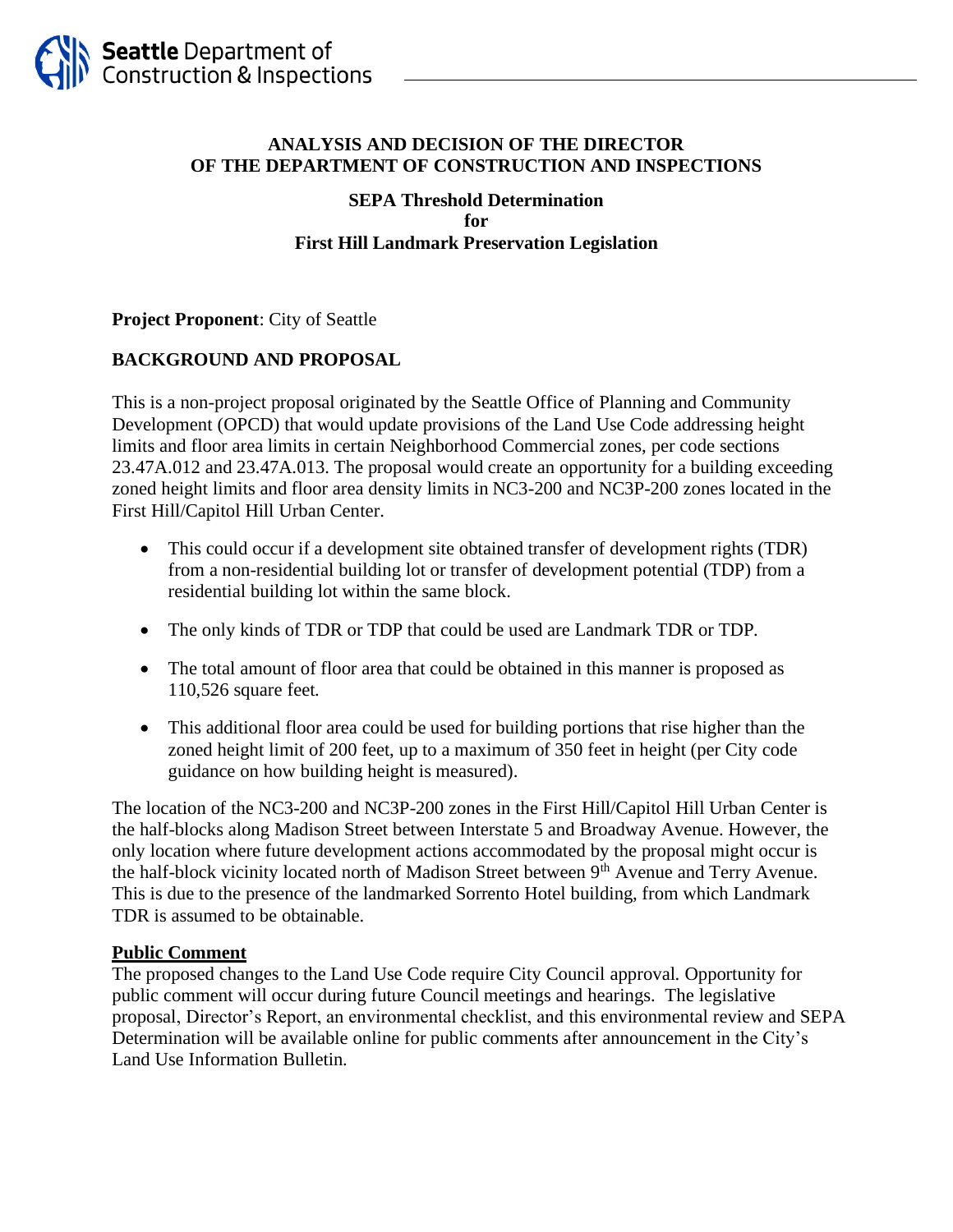# **ANALYSIS – OVERVIEW**

Environmental review resulting in a Threshold Determination is required pursuant to the State Environmental Policy Act (SEPA), WAC 197-11, and the Seattle SEPA Ordinance (Seattle Municipal Code (SMC) Chapter 25.05).

The following report describes the analysis conducted to determine that the proposal is not likely to result in *probable significant adverse environmental impacts*. This threshold determination is based on:

- the language of the proposed amendments and related contents as described above;
- the information contained in the *SEPA checklist* (dated September 10, 2021), including annotations made by SDCI staff;
- review of materials prepared as background information about the code amendments, prepared by City staff; and
- the experience of the SDCI analyst in reviewing similar documents and actions.

# **ELEMENTS OF THE ENVIRONMENT**

## **Short-Term and Long-Term Impacts**

### **A. Natural Environment**

## **Earth, Water, Water Quality, Plants/Animals/Fisheries/Marine Life**

The proposal is not expected to generate significant adverse impacts for these natural environmental elements, at a non-project level or in its potential for cumulative impacts related to future development influenced by the proposal.

Seattle is mostly urbanized in its development patterns, but it also has retained greenbelts, hillsides, stream, river, bay, and lake environments with diverse kinds of plant, animal, fish and marine habitats. This includes many shoreline edges hosting birds, fish, and other marine life.

- Wildlife on land largely includes those species habituated to urban areas and fragmented vegetated areas in the city, with common types including squirrels, opossum, coyotes, and a variety of bird species including eagles. Threatened, protected, or endangered species that could be present near future development include heron, and salmon in locations downstream via natural drainages. Given its location, the site does not provide meaningful wildlife habitat of any kind.
- Seattle has numerous soil types, including mineral soils dominated by clay, silt, or sand, as well as organic soils such as peats and mucks. No agricultural soils or prime farmland are located within the Seattle corporate limits. As a densely urbanized area, much of Seattle's native soils have been extensively altered by filling, grading, and other activity. The affected environment's soils have been influenced by past development and Seattle's ancient glacial history. These may include surficial fill soils underlain by glacial-related soil layers.
- The Seattle area is known to be in an active seismic area, as is the entire Puget Sound region. The City's geologically hazardous areas are defined by SDCI as environmentally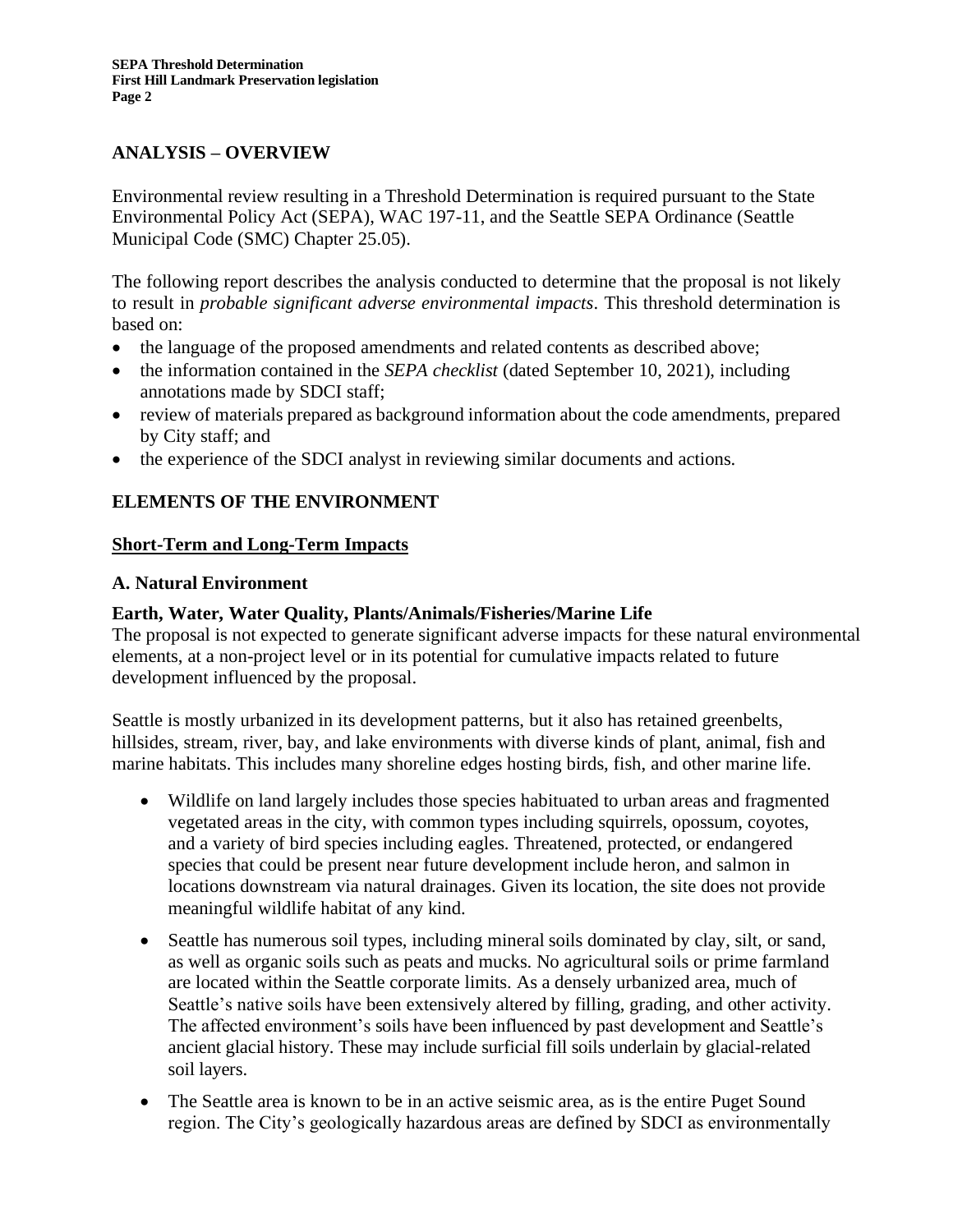critical areas (ECAs). Unstable soils and surfaces occur primarily in two contexts: 1) steep slopes and landslide-prone areas, where a combination of shallow groundwater and glacial sediments deposited in layers with variable permeability increases the risk of landslides; and 2) areas of fill or alluvial soils where loose, less cohesive soil materials below the water table with potential for liquefaction during earthquakes. The site is likely not subject to worst-case seismic hazards, although surficial fill soils potentially could be present given past development. Any future development in the affected environment would ensure site preparation that provides for sufficient stability of soils and foundations using designs that would meet minimum seismic hazard building code requirements.

This non-project proposal affects one-half block of land in the First Hill-Capitol Hill Urban Center near Downtown Seattle. The block's topography generally slopes downward toward the west, but with one existing building (Sorrento Hotel) at an elevation comparable to Terry Avenue, and a second existing building at a lower elevation comparable to  $9<sup>th</sup>$  Avenue. The adjacent Madison Street slopes moderately downward toward the west, with a 35-foot net difference in elevation from east to west. The steepest slope on the adjacent Madison Street site edge is approximately 5% or less. The affected environment does not have mapped steep slope areas, or any kind of environmentally critical areas. The nature of the proposal would ensure, through transfer of development rights from the Sorrento Hotel (half of the affected environment), that future grading or substantial disturbance of that property would not occur.

Also, given the nature of the proposal, future development would likely lead to demolition of an existing low-scaled masonry building with future grading and construction of a new highrise structure on an approximate quarter-block site (half of the affected environment). Such development would not increase the total presence of impervious surfaces, since the existing building fully in the western half of the affected environment entirely occupies its site. Grading would occur during construction, which creates the prospect for worst-case erosion or tracking of site soils off-site, which might be transported to downstream locations such as Elliott Bay in the worst-case. However, typical erosion control measures and similar requirements at construction sites, determined by future permit reviews, would be able to control these future worst-case kinds of impacts, which would minimize the potential for adverse environmental impacts to earth, water, water quality, plant/animal/fisheries and marine habitats.

# **Air Quality, Noise, Energy, Natural Resources Depletion, Environmental Health**

This non-project proposal would result in no direct adverse or significant adverse impacts to these environmental elements because it does not directly propose development. Similarly, this analysis identifies no adverse or significant adverse indirect or cumulative environmental impacts of these kinds.

# *Air Quality, Toxic/Hazardous Substances, Noise*

The proposed non-project action would not directly generate potential for significant increases in discharges or emissions of toxic or hazardous substances, to the air or water, or increase the production of noise. Rather, it would provide more flexibility in code requirements to accommodate transfer of development rights from the Sorrento Hotel property to other properties within its immediate vicinity. This could facilitate future possible development in the affected environment, including only the single one-quarter-block property at  $9<sup>th</sup>$  Avenue and Madison Street, which currently includes a building used as a parking garage.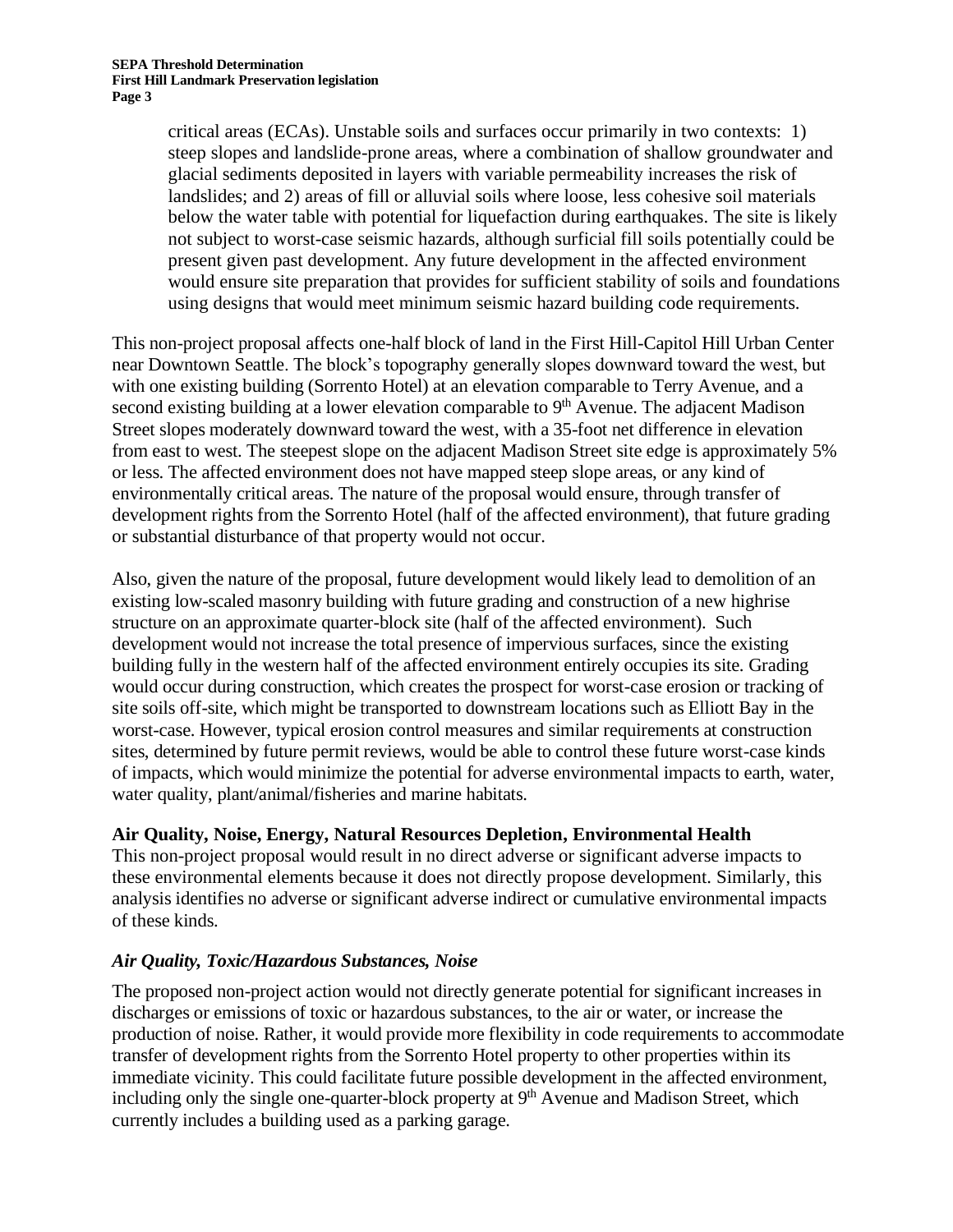#### **SEPA Threshold Determination First Hill Landmark Preservation legislation Page 4**

The effect of the proposal would be to enable a future possible building development that could be a maximum of 350 feet in height rather than 200 feet. Under this scenario, the potential exposure of the natural environment to toxic/hazardous substances from demolition of the existing garage would be approximately the same, with or without the proposal. Similarly, the future development site's coverage with or without the proposal would be the same at an assumed 100% coverage, thus conceptually generating approximately the same potential for water runoff (which would be directed to existing systems nearby).

Potential future increased total occupancy of the quarter-block property with possible residents would add incrementally to potential total air emissions and risk of annoying noise generation, equivalent to approximately 12-15 additional stories of building occupation. Within the context of Seattle's urbanized environment, the probable differences in emissions and noise would be relatively slight and might be undetectable in the neighboring Urban Center environment.

# *Energy and Natural Resource Depletion*

The proposal would not be likely to generate significant direct, indirect, or cumulative adverse impacts of energy consumption or natural resource depletion. Rather, by growing in an Urban Center, within a new building that would be subject to current energy codes that require greater efficiencies than prior codes, the future development accommodated would be considered to occur in an energy-efficient manner. It would deplete energy and natural resources at a lower rate compared to the same amount of residential units if they occurred scattered across a broader geographic area that would require greater amounts of daily travel and related transportationrelated energy consumption. Also, creating tools that ensure the preservation of a historic building for long-term use would avoid expending of energy for demolition and redevelopment activities at the Sorrento Hotel property.

# **B. Built Environment**

# **Land and Shoreline Use, Height/Bulk/Scale, Housing, Relationship to Plans and Policies**

The proposal would result in no direct impacts and is unlikely to result in significant indirect or cumulative adverse impacts related to land or shoreline use. This proposal is not likely to negatively affect the arrangement and combinations of land uses on the ground that could occur within the First Hill neighborhood that is a designated Urban Center.

The non-project action, through allowing transfer of development rights from the Sorrento Hotel property, would increase the total height of a potential future development on a single quarterblock property by 150 feet: 350 feet in height rather than 200 feet. This would generate a degree of added total potential for one tall building at this location, which would incrementally increase potential for adverse impacts related to building height, bulk and scale. Such a development would contrast in scale with the immediately surrounding existing buildings that range from approximately 1 to 7 stories in height. However, the site vicinity's zoning and planning designations already contemplate dense future development that could reach 200, 240, or even 300 feet in building height, for example. Also, it is noted that the difference in elevation between the higher easterly portion of the affected environment (Sorrento Hotel property at Terry Avenue) and the lower westerly portion at  $9<sup>th</sup>$  Avenue is approximately 35 feet. Therefore, the proposal's accommodation of a future new building that could reach up to 350 feet in height would not be substantially out-of-scale with the zoned heights of buildings in the immediate vicinity. Also, the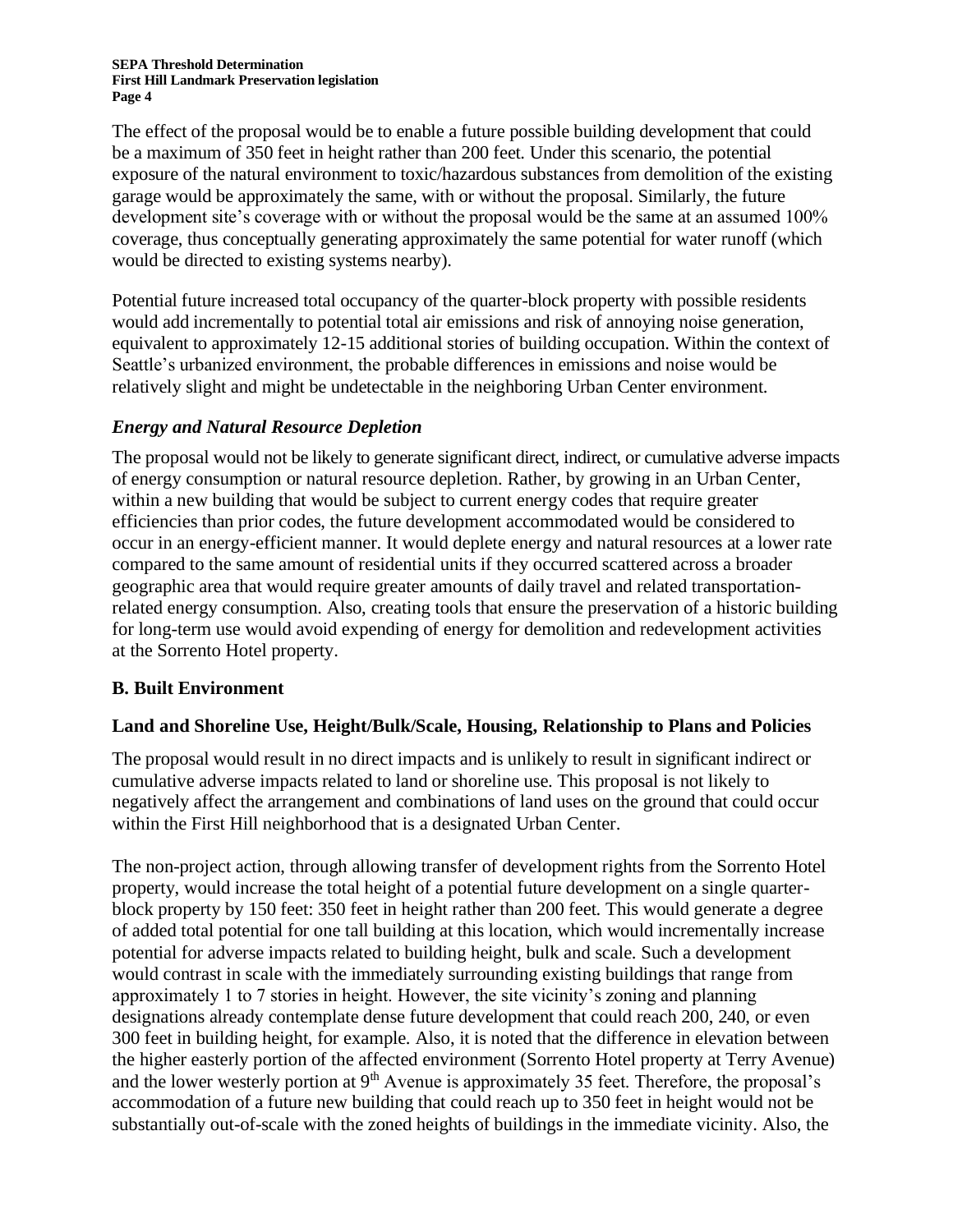**SEPA Threshold Determination First Hill Landmark Preservation legislation Page 5**

broader vicinity to the west includes the central core of Downtown Seattle which has buildings up to 700+ feet in height and has a maximum height limit that is technically unlimited in height.

If built at the  $9<sup>th</sup>$  Avenue and Madison Street site, a future tall building in residential or nonresidential use would be able to fit in with the adjacent urban built environment given the diverse mix of residential and non-residential uses that are already present in the broader First Hill vicinity. Factors such as applicable development standards, future permit review, and Design Review process for a future development proposal would be able to ensure a development that would not likely generate significant adverse bulk, scale, compatibility, or aesthetic impacts upon its surroundings. Therefore, the proposed non-project action would not likely allow or encourage land uses that would be incompatible with existing city land use plans.

## *Housing*

The proposed non-project action would not directly impact existing housing, as the single property likely subject to redevelopment as a result of the proposal contains only a garage structure, not residential uses. The intended preservation of the Sorrento Hotel building also would not generate adverse housing impacts, and no other displacement of housing or demolition of buildings containing housing is likely to occur. This determination therefore identifies no probable significant adverse housing impacts of the proposal.

## *Relationship to Plans and Policies*

The proposal would be consistent with goals and policies of the City's Comprehensive Plan, such as the following:

*Goal LU G14 (Historic Preservation) Maintain the city's cultural identity and heritage.*

*LU 14.5 Use incentives, including the transfer of development rights, to encourage property owners and developers to restore or reuse designated landmark structures and specified structures in designated districts.*

*LU 14.7 Protect the scale and character of the established development pattern, while encouraging compatible and context-sensitive infill development.*

*Goal LU G15 Promote the economic opportunities and benefits of historic preservation.*

*LU 15.4 Explore and provide various financial and regulatory incentives, if possible, to allow for the productive, reasonable, and adaptive reuse of historic resources.*

### *First Hill Neighborhood Plan*

*Goal FH-G2 An active, pedestrian-friendly urban center village that integrates residential, commercial, and institutional uses, and maintains strong connections to surrounding neighborhoods and the urban center.*

*FH-P1 Encourage mixed-use development in the Madison Street district to create more of a visual and functional center to the neighborhood and strengthen the relationship between the residential and commercial areas in First Hill.*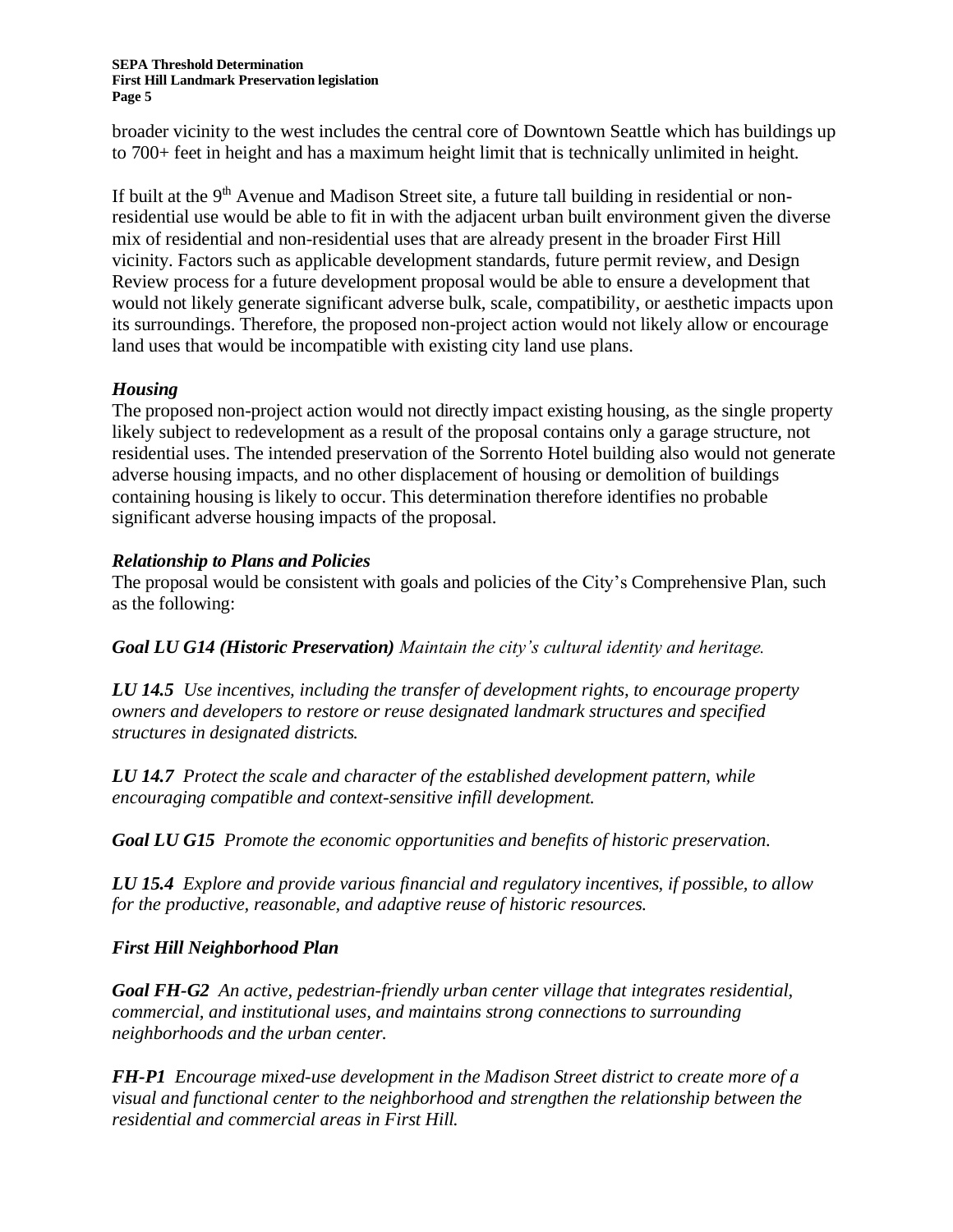## *FH-P7 Encourage new housing development on underutilized sites.*

### **Historic Preservation and Cultural Preservation**

Seattle contains a number of landmarks, properties, and districts that are listed on, or proposed for, national, state, and local preservation registers. In addition, while Seattle today comprises a highly urbanized and developed area, it is also an area with potential for the presence of cultural artifacts from indigenous peoples.

The proposal would not generate risks of historic sites or structures being redeveloped. Rather, the Sorrento Hotel is an existing landmarked building, and the proposal would allow sale and transfer of development rights on that property, to help further ensure its protection and preservation.

Most cultural sites and resources at risk from future development in Seattle are in unknown locations due to their being buried under soils, although certain vicinities such as near-shore areas are known to have greater potential for presence of such resources given past activities of indigenous peoples. There is an unknown potential that cultural resource artifacts could be unearthed if the garage property is later redeveloped. If such resources would be found, the City's policies and procedures would be followed with respect to the preservation of those resources. This potential for cultural resources to be present is the same with or without the proposal, and therefore there is no net new impact potential identified with this proposal.

## **Transportation, Parking, Public Services and Utilities**

The proposal would not be likely to generate significant direct, indirect, or cumulative adverse impacts on transportation, parking, public services, or utilities.

The current non-project proposal would not directly generate new adverse impacts on transportation or public services within the City of Seattle. However, the non-project action ultimately could lead to future development on a single one-quarter block property, which could reach 150 feet higher in height, or about 12-15 stories of additional development above the existing 200 foot height limit.

This net difference in future total development potential would likely generate additional net increases in demands on transportation and parking systems, and for public services and use of utility systems in the site's First Hill vicinity. A rough estimate of this net added potential could be approximately 100 to 200 additional households added in a residential development.

Conceptually, such future development might generate 6 trips per day per dwelling unit, which would equate to an increase of about 600-1,200 total new trips per day. However, given its location near Downtown Seattle, Capitol Hill, and bus services, a good portion of these trips would likely occur by foot or transit rather than by automobile.

This amount of increased potential future development would generate new demand for public services such as police and fire/emergency protection, parks, schools, transit, medical and social services, and utilities such as water, sewer, electricity, gas, and communications systems.